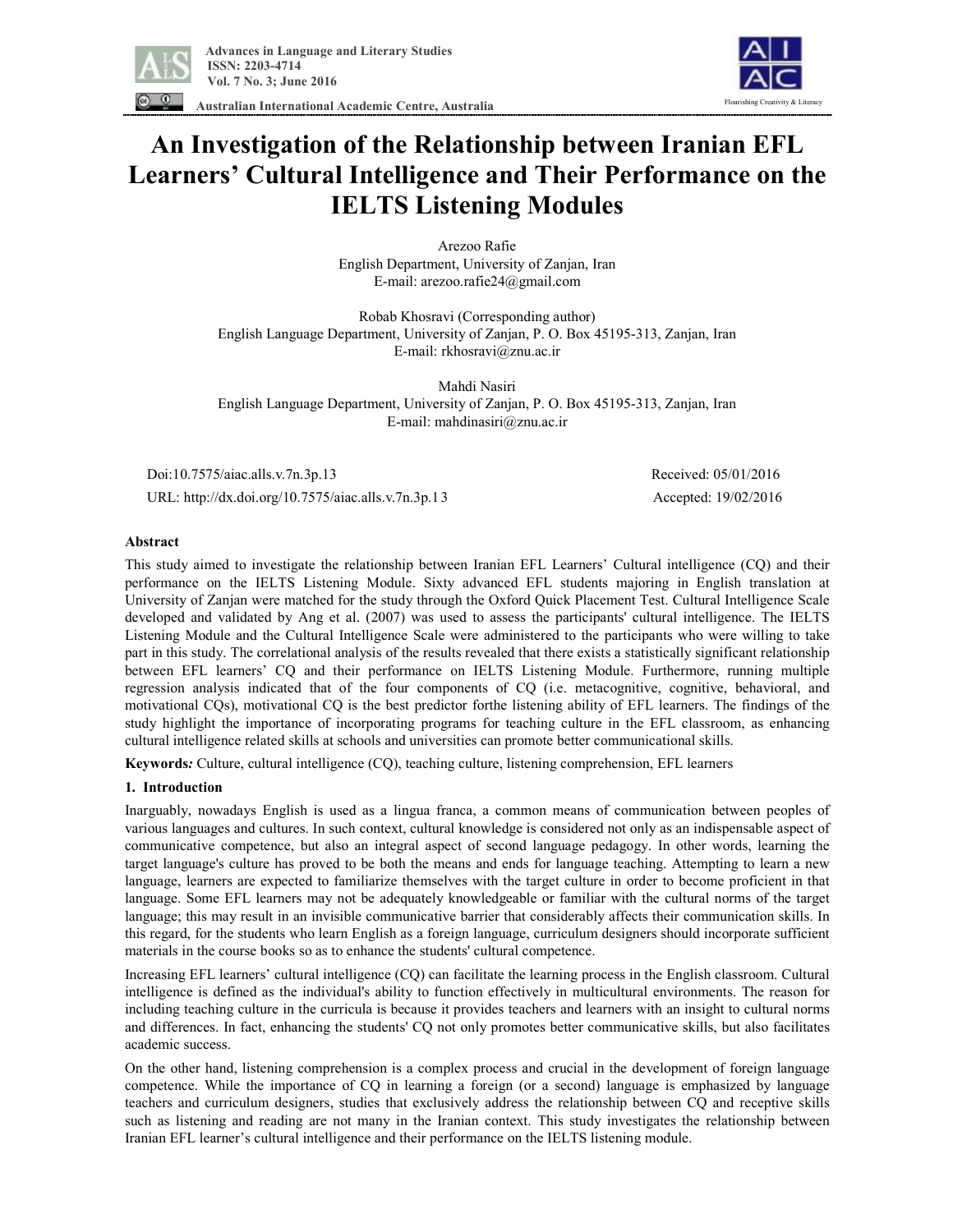# **2. Previous Studies**

## *2.1 The Importance of Culture in Language Teaching*

What is the definition of culture in general, and its place in language teaching in particular? Giroux (2000) defines culture as "the site where identities are constructed, desires mobilized, and moral values shaped." (p. 132). Richards and Schmidt consider culture as "the set of practices, codes and values that mark a particular nation or group: the sum of a nation or group's most highly thought of works of literature, art, music, etc." (2010, p. 151). Some scholars, (Chastain, 1988; Thanasoulas, 2001, Kramsch, 2013) have distinguished between Capital C and small c cultures. Kramsch argues that Big C culture is "the hallmark of the cultivated middle-class" and "the culture traditionally taught with standard national languages." This includes "teaching about the history, the institutions, the literature and the arts of the target country […] bound up with notions of the 'good' and 'proper' way of life" (2013, p.66). In other words, Big C culture incorporates the nation's record of its historical, cultural, literary, political, and economic heritage. Small c culture, on the other hand, "includes the native speakers' ways of behaving, eating, talking, dwelling, their customs, their beliefs and values". This highlights "the sociolinguistic appropriateness of language" (Kramsch, 2013, p.67), and teaching culture is gaining its deserving place in language learning and pedagogy (Baker, 2011). According to Richards and Schmidt,

> The cultural dimension of language learning is an important dimension of second language studies. Education is seen as a process of socialization with the dominant culture. In foreign language teaching the culture of the language may be taught as an integral part of the curriculum. (2010, p. 151)

### Kramsch also observes that,

Despite the considerable amount of research dedicated to defining the nature, importance and place of culture in foreign language study (see e.g., Byrnes, 2002;Kramsch 1993, 1997, 1998; Lange & Paige, 2003; Risager, 2006, 2007), culture remains a hotly debated issue in the teaching of foreign languages around the world. The debates involve school curricula, language teachers and language learners. (2013, p. 58)

In this regard, numerous studies in the literature argue that language and culture are interrelated (Dai, 2011; Heileman& Kaplan, 1985; Kramsch, 1998; Peck, 1998; Savignon&Sysoyev, 2002; Sellami, 2000; Zhao, 2010; Thanasoulas, 2001), and that they are best acquired together (Schulz, 2007). Therefore, teaching culture in the EFL classroom is often regarded as an integral component of most language courses (Brown, 2000).

Various justifications have been proposed for the significance of culture in second/ foreign language learning. According to Gence and Bada (2005) teaching L2 is erroneous and incomplete if L2 students know little about the people who speak the target language or the country in which the target language is spoken, language learning will seem senseless. Byram and Flemming (1998) also declare that target language culture should be taught along with the other four skills. Pulverness (2003) suggests that language may seem senseless for foreign language learners if they know nothing about the people who speak the target language. McDevitt (2004) argues that it is impossible to imagine learning another language disregarding its culture, since learning a foreign languageremains a challenge as it explores the norms, habits, and values cherished by the speakers of the target language. As language reflects cultural norms, studying language inherently exposes learners to the target culture. According to Gao (2006), "the interdependence of language learning and cultural learning is so evident that one can conclude that language learning is culture learning and consequently, language teaching is cultural teaching" (p.59). Gaoalso argues that foreign language teachers should consider the place of cultural studies in foreign language classroom and try to enhance students' cultural awareness and improve their communication competence. Wang (2008) believes that, "foreign language teaching is foreign culture teaching, and foreign language teachers are foreign culture teachers" (p.4).

Silberstein (2001) believes that grammatical knowledge is not enough to guarantee good and appropriate communication. Teaching a language is more than teaching its grammar, phonology, and lexis. Teaching cultural norms in a non-judgmental way is of prime significance. Linguistic competence alone is not enough for learners of a language to be competent in that language (Krasner, 1999).

## *2.2 Cultural Intelligence*

The notion of cultural intelligence has been described as a "new kid on the block"(Gelfand, Imai & Fehr, 2008, p.376).Cultural intelligence is defined as the capability to function effectively in culturally diverse contexts (Ang& Van Dyne, 2008; Earley&Ang 2003); it is "a set of capabilities comprising mental, motivational and behavioral components that focus specifically on resolving cross-cultural problems" (Ng, Van Dyne &Ang, 2012. p. 29). Cultural intelligence is regarded as essential for effective business and successful engagement in any environment or social setting (Ang, Van Dyne, Koh, Ng, Templer, Tay, &Chandrasekar, 2007). Therefore, knowledge of one's cultural intelligence provides insights into one's capability to cope with multicultural situations. It also demonstrates how one engages in crosscultural interactions as well as how one performs effectively in culturally diverse settings. The concept of CQ was examined by (Early, 2002; Early &Ang, 2003) to explore the individuals' differences in effectively communicating across cultures. According to Early  $\&$ Ang (2003), having a high level of cultural intelligence means that individuals are more able to extract and logically interpret information gathered from cross cultural interactions, and are more flexible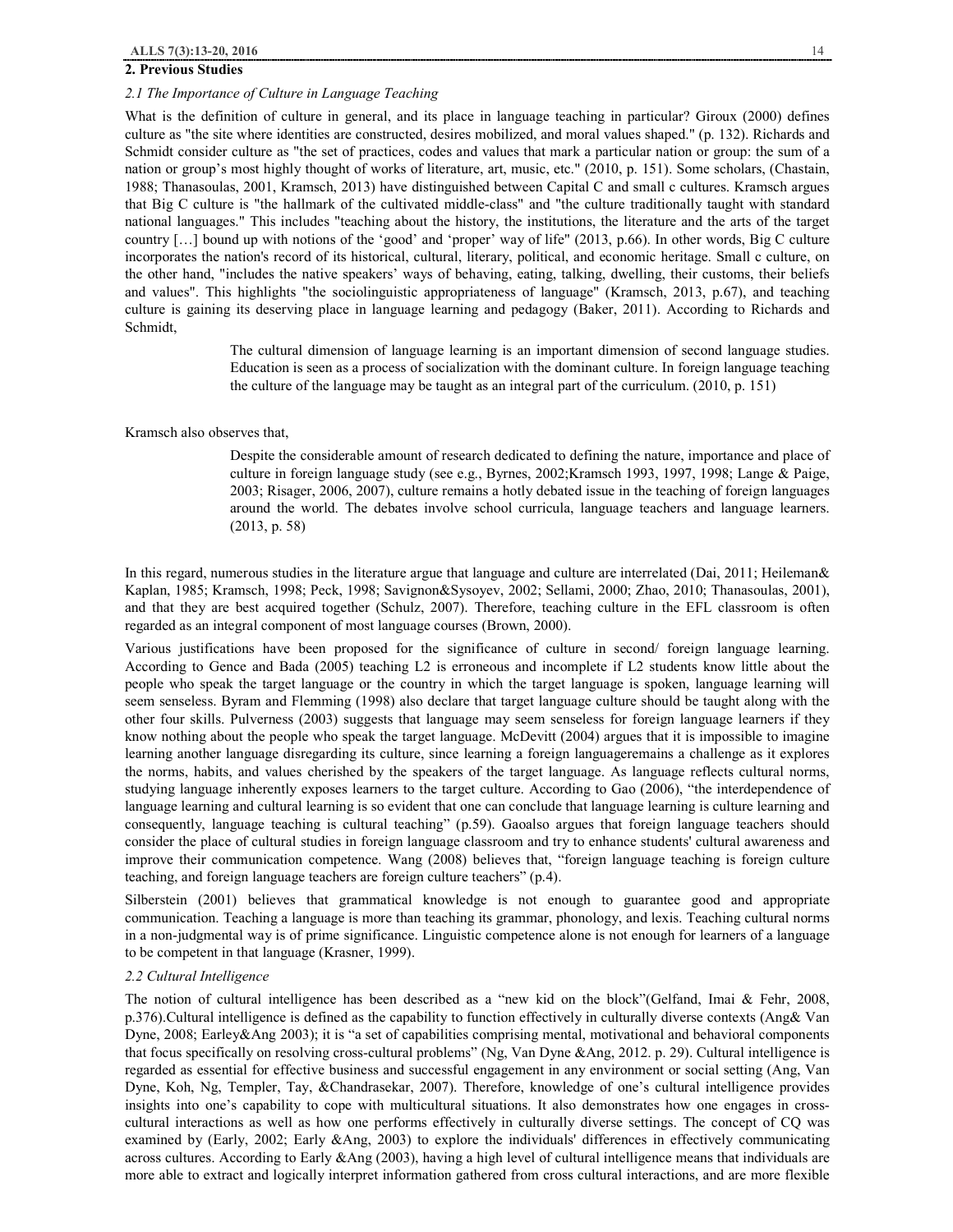in adjusting to different settings. Early and Ang's (2003) conceptualization of CQ is based on Sternberg's (1986) multiple-loci-of-intelligence framework. They argued that CQ is comprised of metacognitive, cognitive, motivational, and behavioral dimensions which impact functioning in culturally diverse settings.

Meta-cognitive CQ is defined as "an individual's cultural consciousness and awareness during intercultural interactions. Metacognitive CQ focuses on higher-order cognitive processes, and involves capabilities to plan, monitor, and revise mental models of cultural norms" (Koh, Joseph, & Ang, 2009, p. 8). Cognitive CQ refers to "a person's knowledge and understanding of how cultures are similar to and different from each other" (Khodadady & Ghahari, 2011, p.66).Motivational CQ refers to a person's high ability, motivation, and interest to learn and function confidently in culturally diverse situations (Bandura, 2002). Behavioral CQ is a person's capability to show proper verbal and nonverbal conduct when interacting with people from different cultures.

# *2.3 Listening Ability and Culture*

According to Bakhtiarvand and Adinevand (2011), culture is "an inseparable part of the way in which we live our lives and the way we use language, [and] an important requirement for learning spoken English, is the acquisition of cultural knowledge"(p.112).With respect to listening comprehension, which is the focus of the current study, there is an overall consensus among the researchers on the considerable role of prior and cultural knowledge (Muller, 1980; Othman &Vanathas, 2004;Sadeghi&Zare, 2002). Sadighi and Zare (2002) have explored the effect of background knowledge on listening comprehension. The participants in their study were two TOEFL preparation classes allocated to EFL learners. The experimental group received some treatment in the form of topic familiarity, and their background knowledge was activated. Then a 50-item TOEFL test of listening comprehension was administered to both experimental and control groups. A statistical analysis of the results provided some evidence in support of the effect of background knowledge on listening comprehension.

Gebhard (2000) proposes that background knowledge relates to one's real world experiences and expectations. This knowledge is very important when we consider the language processing problems of students. Listening then is not only concerned with identifying the linguistic features of the text but also with matching speech with what the listener already knows about the topic. He further adds that in the process of listening, comprehension can only occur when the listener can place what he hears in a context. If the listener knows something about the speakers and his intention, comprehension is much easier. Familiarity with the topic makes listening easier for the listener as he is able to relate to his own background knowledge.

#### **3. Objectives of the Study**

This study investigates the relationship between Iranian EFL Learners' Cultural intelligence (CQ) and their performance on the IELTS Listening Module.

#### *3.1 Research Questions*

1) Is there a significant relationship between Iranian EFL learners' cultural intelligence and their performance on the IELTS Listening Modules?

2) To what extent do components of CQ predict EFL learners' performance on the IELTS listening Modules?

## **4. Methodology**

## *4.1 Participants and Settings*

The subjects of this study included 60 advanced students (both male and female) who were selected via a standard test (Oxford Quick Placement Test). Their age ranged from 19 to 24 (M= 21.5 and SD= 1.87).They were homogenous in terms of major (they also had listening course during the semester, English education background, and proficiency level (i.e. advance).They were all native speakers of Persian.

#### *4.2 Instrumentation*

The present study used two sets of instruments: 1) An IELTS listening test, and 2) The 20-item four-factor CQs Test (or the CQ Scale). To gather the required information on the subjects' performance on listening, an IELTS Listening test extracted from *IELTS Master class* by Harris and May (2008) was used. It included four parts. Each part consisted of a number of recorded conversations. The test was consisted of 40 questions. Each item was assigned a score of one. The reliability of IELTS scores, based on Cronbach Alpha was 0.912.

The second instrument was the Cultural Intelligence Scale. Cultural Intelligence Scale (The CQS) is rated on a fivepoint Likert-type scale ranging from 1 (strongly agree) to 5(strongly disagree). It took the students approximately 10 minutes to complete the test. The test provided a total score of CQ ranging from 41 to 101. In order to increase the participants' comprehension of the questions and avoid misinterpretation of the statements, the Persian version of the CQ items was employed. Using Cronbach Alpha formula, the reliability of the CQ test was estimated to be 0.82.

## *4.3 Data Collection Procedure*

As mentioned above, in this study 3 questionnaires were used: Oxford Quick Placement Test, IELTS Listening Test, and Cultural Intelligence Sale (2007). The questionnaires were administered in two sessions. In the first session a proficiency test (Oxford Quick Placement Test) was administered in order to homogenize participants in terms of their proficiency level (i.e. advance level learners).They were instructed to code their answer sheets and use the same code in the second session.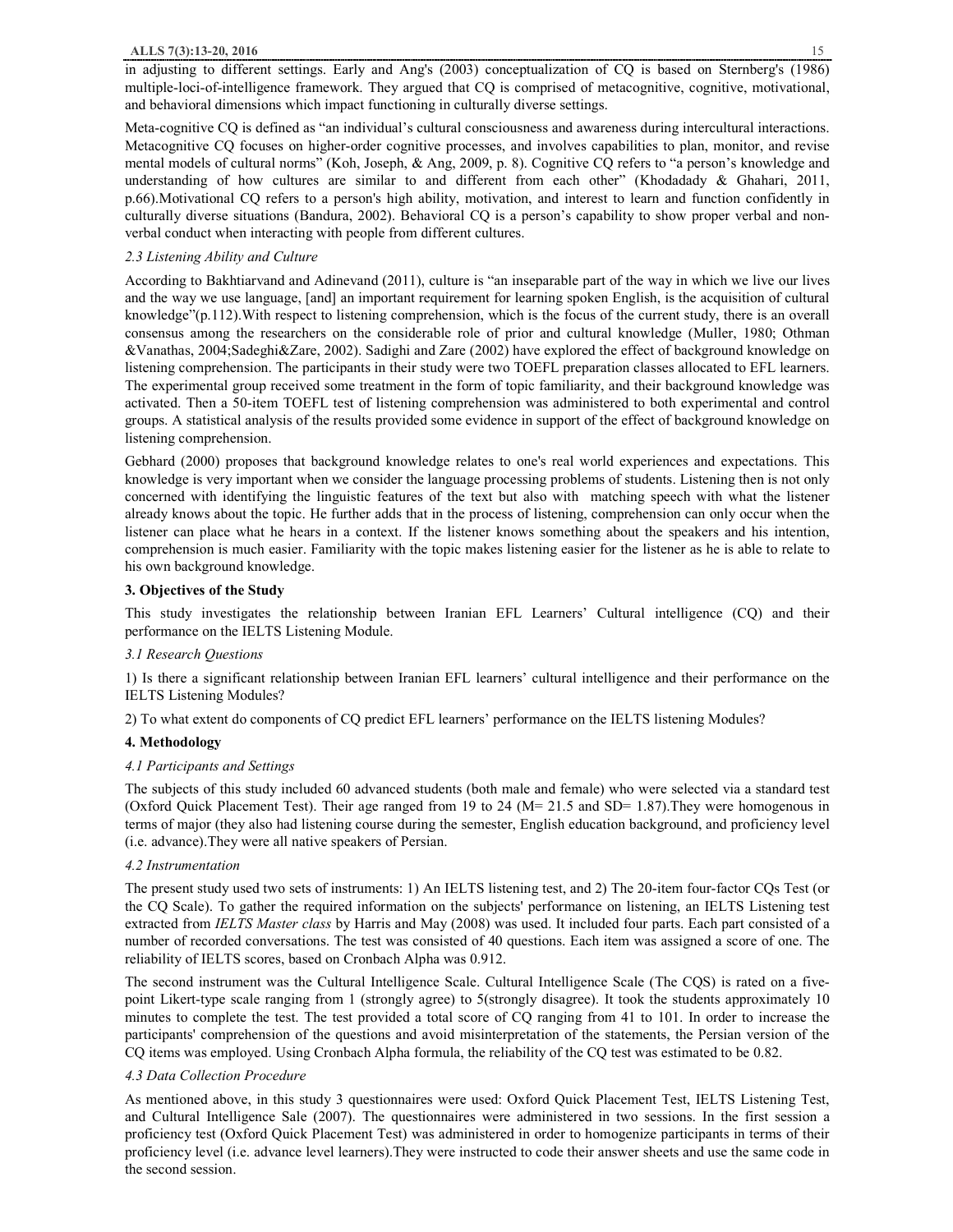In the second session, the IELTS listening test was administered in the language laboratory. The participants listened to four recorded conversations. After each conversation, they were instructed to answer a set of questions. The completion of the listening comprehension test took approximately 60 minutes. Immediately afterwards the CQ scale was administered. It took around 15 minutes for the participants to answer the 20 questions of the CQ test.

## *4.4 Data Analysis*

SPSS (version 16) was used to analyze the collected data. The reliability of the tests was estimated via Cronbach Alpha. Statistical analyses and both descriptive and inferential statistics were used to test the hypotheses:

H0 1: There is no significant relationship between Iranian EFL learners' cultural intelligence and their performance on the IELTS Listening Module.

H0 2: None of the factors of cultural intelligence can predict EFL learners' performance on the IELTS Listening Module.

## **5. Results**

## *5.1 Descriptive statistics*

Initially, descriptive statistics were computed for all instruments employed in this thesis. The results of descriptive statistics (i.e., mean, minimum, maximum and standard deviation) for continuous variables, namely, cultural intelligence and its four components (meta-cognitive, cognitive, motivational, behavioral CQs), and the IELTS listening test are displayed in Table1.

|                   | N  | Minimum | Maximum | Mean  | Std. Deviation |
|-------------------|----|---------|---------|-------|----------------|
| <b>IELTS</b> Test | 60 |         | 29      | 14.05 | 5.97           |
|                   | 60 | 41      | 101     | 69.57 | 9.80           |
| Meta-cognitive    | 60 |         | 21      | 13.93 | 2.36           |
| Cognitive CQ      | 60 |         | 30      | 18.91 | 3.39           |
| Motivational      | 60 |         | 26      | 18.78 | 3.68           |
| Behavioral CQ     | 60 |         | 185     | 19.43 | 19.03          |

Table 1. Descriptive statistics for EFL learners' IELTS listening test and CQ

# *5.2 Investigation the First Question*

The first question was meant to establish if there is a significant relationship between participants' CQ and their performance on the IELTS Listening test. A Pearson product-moment correlation coefficient was computed to assess the relationship between EFL learners' cultural intelligence and their performance on IELTS listening test. Table 2 shows the results of the analysis.

Table 2. Pearson correlation between IELTS Listening Test and CQ

|          |                     | CO score | listening score |
|----------|---------------------|----------|-----------------|
| CQ score | Pearson Correlation |          | 170*<br>.42.    |
|          | Sig. (2-tailed)     |          | .000            |
|          |                     | 60       | 60              |

As indicated in Table 2, a significant positive correlation was found between CQ and IELTS Listening test.  $[r = .42, n = ]$ 60, sig = .000, p<.05]. This correlation coefficient indicates a moderate relationship between CQ and IELTS Listening test. Thus the first null hypothesis is rejected and it is confirmed that there is a significant relationship between the learners' CQ and their performance on the IELTS listening test.

## *5.3 Investigation the Second Question*

The second research question of the study dealt with the predictive power of CQ on EFL learners' performance on the IELTS Listening Module. In order to answer this question, the data was run through a multiple regression in which a stepwise method was applied in forming the regression models. In the current study, the listening scores were set as the dependent variable, whereas the four components of CQ (metacognitive CQ, cognitive CQ, motivational CQ, and behavioral CQ) were set as the independent predictor variables. Preliminary analyses were conducted to ensure nonviolation of the assumptions of normality<sup>1</sup>, linearity<sup>2</sup> or multicollinearity<sup>3</sup> (Figure 1 and Figure 2).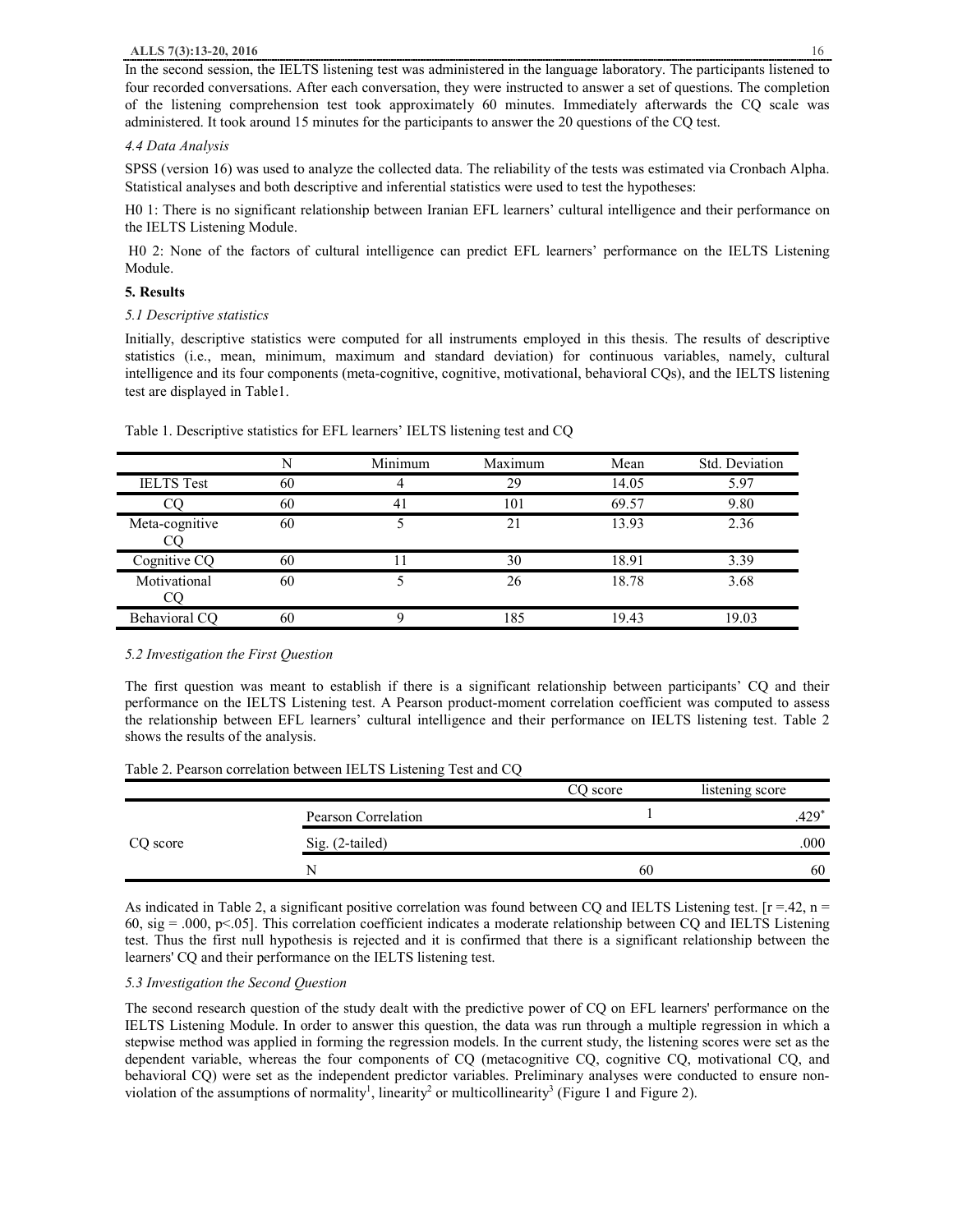1



Figure 2

Table 3. Model Summary of Stepwise Multiple Regression

| Model                  | R                                                |                | R Square | Adjusted R Square<br>.039 |       | Std. Error of the<br>Estimate<br>5.85839 |  |
|------------------------|--------------------------------------------------|----------------|----------|---------------------------|-------|------------------------------------------|--|
|                        | .498                                             |                | .248     |                           |       |                                          |  |
|                        | a. Predictors: (Constant), Motivational CQ score |                |          |                           |       |                                          |  |
| Table 4. ANOVA Results |                                                  |                |          |                           |       |                                          |  |
| Model                  |                                                  | Sum of Squares | df       | Mean Square               | F     | Sig.                                     |  |
|                        | Regression                                       | 144.782        |          | 144.782                   | 4.219 | .043 <sup>a</sup>                        |  |
|                        | Residual                                         | 2677.018       | 78       | 34.321                    |       |                                          |  |
|                        | Total                                            | 2821.800       | 79       |                           |       |                                          |  |
|                        | a. Predictors: (Constant) Motivational CO        |                |          |                           |       |                                          |  |

b. Dependent variable: listening score

Table 3 reveals which variables are important in predicting higher score bands in the IELTS Listening Module. As indicated in Table 3, among the subscales of the CQ, motivational CQ is the best predictor of EFL learners' listening ability. Regression analysis showed R squared=.248 and according to Table 4, the results were significant (sig=.043, p<.05). This proves that 24.8% of the variance of the listening achievement (dependent variable) is accounted for by the

 $\overline{a}$ 

<sup>1</sup> -The data is normally distributed.

 <sup>-</sup>There is a straight line relationship between the dependent and independent variables.

 <sup>-</sup>There are no predictors in the model which are correlated and provide redundant information about the response.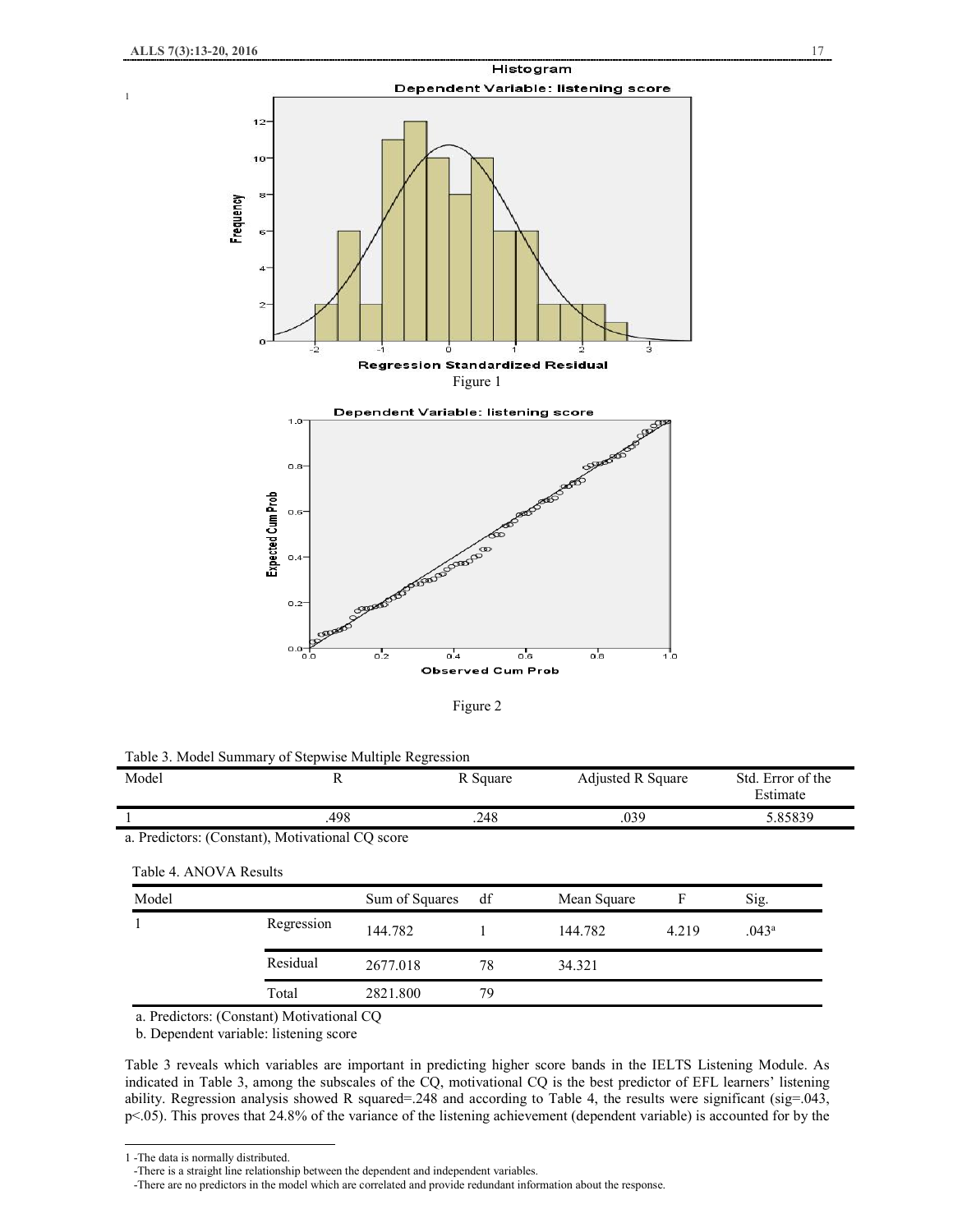## **ALLS 7(3):13-20, 2016** 18

| Unstandardized Coefficients |                 | Standardized<br>Coefficients |            |      |       |      |
|-----------------------------|-----------------|------------------------------|------------|------|-------|------|
| Model                       |                 | В                            | Std. Error | Beta |       | Sig. |
|                             | (Constant)      | 7.144                        | 3.426      |      | 2.085 | .040 |
|                             | Motivational CO | .368                         | 179        |      | 2.054 | .043 |

# Table 5. Regression Coefficients<sup>a</sup> and Significance

a. Predictors in the Model: (Constant), Motivational CQ score

| Table 6. Excluded Variables <sup>b</sup> |  |
|------------------------------------------|--|
|------------------------------------------|--|

| Model              | Beta In         |         | Sig. |
|--------------------|-----------------|---------|------|
| Behavioral CQ      |                 |         |      |
| Cognitive CQ       | $.137^{a}$      | 1.144   | .256 |
| Meta-cognitive CQ  | $-.033^{\rm a}$ | $-.254$ | .800 |
| .<br>$\sim$ $\sim$ |                 |         |      |

b. Dependent Variable: listening score

As shown in Table 5, one measured variable (factor) was included in the regression model that related to the listening achievement by advance EFL learners.  $(B=.368, t=.2054, sig=.000, p<.05)$ . Also, Table 6 shows the statistics of variables which have been removed in the model (behavioral, sig=.593, p<.05; cognitive CQ, sig=.256, p<.05; metacognitive CQ, sig=.800, p<.05).

## **6. Conclusion and Discussion**

As the findings of this study reveal, EFL learners' cultural intelligence has a significant relationship with their performance on IELTS Listening Module. It means that those EFL learners who have higher CQ are more successful in the IELTS Listening Test and vice versa. This finding is in line with findings obtained in studies conducted by (Rafieyan, Golerazeghi & Orang, 2015; Ghonsooly & Shalchy 2013; Fatemi, Najafzade & Sadeghzade, 2015), who found a strong positive relationship between cultural intelligence, pragmatic comprehension, speaking and writing ability, and job satisfaction, respectively. The results also confirm findings by Khodadady and Ghahari (2012), indicating that cultural intelligence as measured by CQS is negatively associated with TOEFL and its structure subtest. The findings conflict with Azizi, Fatemi, Pishghadam and Ghapanchi (2015), who found no significant relationship between CQ and total cultural attachment.

The results also indicated a significant positive relationship between the two components of CQ, namely, metacognitive and motivational CQs, and IELTS Listening Module performance. Metacognitive CQ essentially enables one to acquire knowledge and develop strategies to adapt to the new environment; it reflects the mental capacity to acquire and understand cultural knowledge. Those with higher metacognitive CQ are aware of others' cultural preferences before and during interactions (Ng & Early, 2006).

Successful listeners are able to interpret what is going on in the speakers' head as well as within the message and to make sense of culturally diverse settings and behaviors. Their higher level of metacognitive competence enables them to measure upon their cultural knowledge to make more sense of the different cultural context and handle it more effectively. This meta-competence equips them with the properties of awareness, planning, and checking, which are three sub-dimensions of metacognitive CQ. Through awareness, they come to realize that cultural differences exist between self and others. Finally, they are more likely to check and monitor if their expectations match what has culturally happened or communicated (Koh, Joseph & Ang, 2009). The outcomes in the study, suggest that successful listeners are consciously aware of their own as well as others' cultural assumptions and values, deliberately plan for multicultural settings, and reflect and adjust their mental models accordingly.

Apart from metacognitive competence, motivational CQ was found to have relationship with EFL learners' performance on IELTS Listening Module. Individuals with high motivational CQ show interest, confidence, and drive to adapt cross-culturally. Successful listeners are motivated enough to face challenges, difficulties, and welcome social conflicts and contrasts.

The second research question was to find out which types of CQ have more predictive power in predicting the EFL learners' performance on IELTS Listening Module. Based on the findings, motivational CQ was found to be the best predictor of listening ability. This finding is in agreement with parallel studies by (Imai, 2007; Ghonsooly &Golparvar, 2012; Peivandi, 2011) who found motivational CQ as the best predictor of writing ability and intercultural effectiveness respectively. Motivational CQ influences the achievement of language learners in listening comprehension tasks. Motivational competence mirrors the ability of directing energy towards finding out and taking part in multicultural situations (Leung & Ang, 2008). According to Gence and Bada (2005), one of the primary advantages of cultural discussions in language classes, is that they have always had a motivating effect on the language learner and the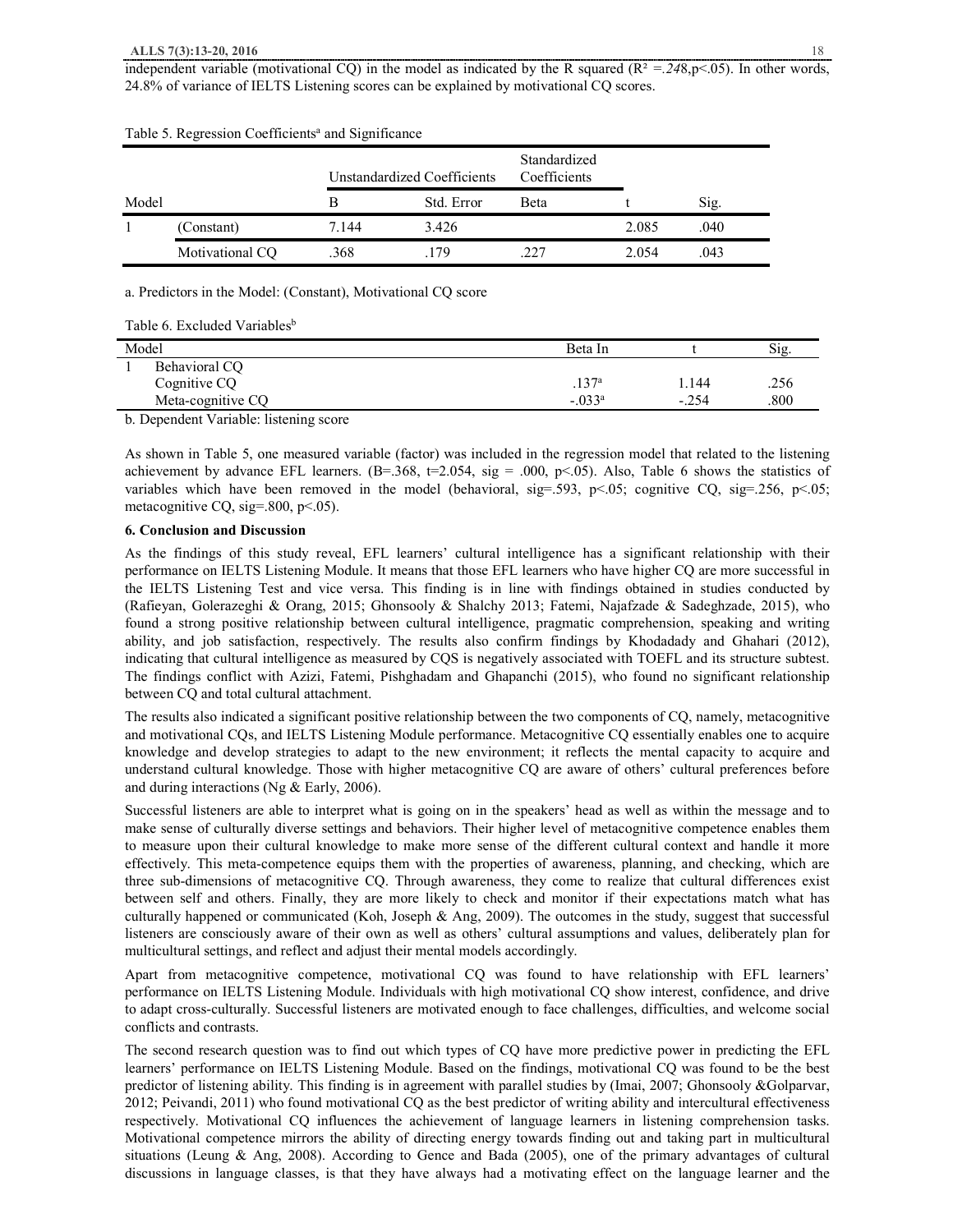In an increasingly multicultural world, enhancing cultural awareness can lead to better results in the English classroom. The findings of this study, which showed a relationship between cultural intelligence and listening comprehension, may benefit teachers, researchers, and policy-makers and encourage them to incorporate lessons to increase the EFL student's cultural intelligence. Cultural awareness can aid more effective communication skills in a foreign context as well as real life situations.

## **References**

Ang, S., & Van Dyne, L. (2008). *Handbook on cultural intelligence: Theory, measurement and applications*. Armonk, NY: M.E. Sharpe.

Ang, S., Van Dyne, L., Koh, C. K. S., Ng, K. Y., Templer, K. J., Tay, C., & Chandrasekar, N. A. (2007). Cultural intelligence: Its measurement and effects on cultural judgment and decision making, cultural adaptation, and task performance. *Management and Organization Review*, 3, 335–371.

Azizi, Z., Fatemi, A., Pishghadam, R. & Ghapanchi, Z. (2015). Investigating the Relationship between Iranian EFL Learners' Cultural Intelligence and their Home Cultural Attachment. *Mediterranean Journal of Social Sciences*, 6(3).

Baker, W. (2012).From cultural awareness to intercultural awareness: culture in ELT.*ELT Journal*, *66*(1).

Bakhtiarvand, M. &Adinevand, S. (2011).Is Listening Comprehension Influenced by the Cultural Knowledge of the Learners? A Case Study of Iranian EFL Pre-intermediate Learners. *RELC Journal*, *42*(2) 111–124.

Byram, M., & Flemming, M. (1998). *Language learning from an intercultural perspective*. New York, NY: Cambridge University Press.

Bandura, A. (2002). Social cognitive theory in cultural context. *Applied Psychology*: *An International Review, 512,* 269–290.

Brislin, R., Worthley, R., & MacNab, B. (2006). Cultural intelligence: Understanding behaviors that serve people's goals*. Group & Organization Management*, *31*(1), 40-55.

Brown, H. (2000).*Principles and Language Learning and Teaching*. White Plains, NY: Addison Wesley Longman.

Dai, L. (2011).Practical Techniques for Cultural-based Language Teaching in the EFL Classroom. *Journal of Language Teaching and Research*. 2(5), 1031-1036.

Earley, P.C. &Ang, S. (2003). *Cultural Intelligence: Individual Interactions across Cultures*. Stanford, CA: Stanford University Press.

Fatemi, M.A., Najafzade, F. & Sadeghzade, H. (2015). The Relationship between EFL Teachers' Cultural Intelligence and Job Satisfaction. *International Journal of Language Learning and Applied Linguistics World,* 8(1), 157-162.

Gao, F. (2006). Language is Culture – On Intercultural Communication. *Journal of Language and Linguistics*, *5*(1), 58- 67.

Gebhard, J. (2000). *Teaching English as a Foreign or Second Language: A Teacher Self-development and methodology Guide*. United States of America: The University of Michigan Press.

Gelfand, M. J., Imai, L., & Fehr, R. (2008). Thinking intelligently about cultural intelligence: The road ahead. In S. Ang& L. Van Dyne (Eds.), *Handbook of cultural intelligence: Theory, measurement, and applications*. New York, NY: M. E. Sharpe.

Genc, B. &Bada, E. (2005).Culture in Language Learning and Teaching. *The Reading Matrix, 5*(1).

Ghonsooly, B. & Golparvar, S.E. (2013). Probing the Predictive Power of Cultural Intelligence on Iranian EFL Learners' Performance on IELTS Writing Test. *Studies in Applied Linguistics, 3*(2).

Ghonsooly, B. & Shalchy, Sh. (2013).Cultural intelligence and writing ability: delving into fluency, accuracy and complexity. *Research on Youth and Language*, *7*(2), 147-159.

Giroux, H. A. (2000). *Impure acts: The practical politics of cultural studies*. London: Routledge.

Harris, S. & May, P. (2008). *IELTS Masterclass*. London: Oxford University Press.

Heileman, L.K. & Kaplan, I.M. (1985). Proficiency in Practice: the Foreign Language Curriculum. In C.J. James (Ed.), *Foreign Language Proficiency in the Classroom and Beyond*. Lincolnwood, Illinois: National Textbook Company.

Imai, R. (2007).The Culturally Intelligent Negotiator: The Impact of CQ on Intercultural Negotiation Effectiveness (Master Thesis).Retrieved 20 November 2015.